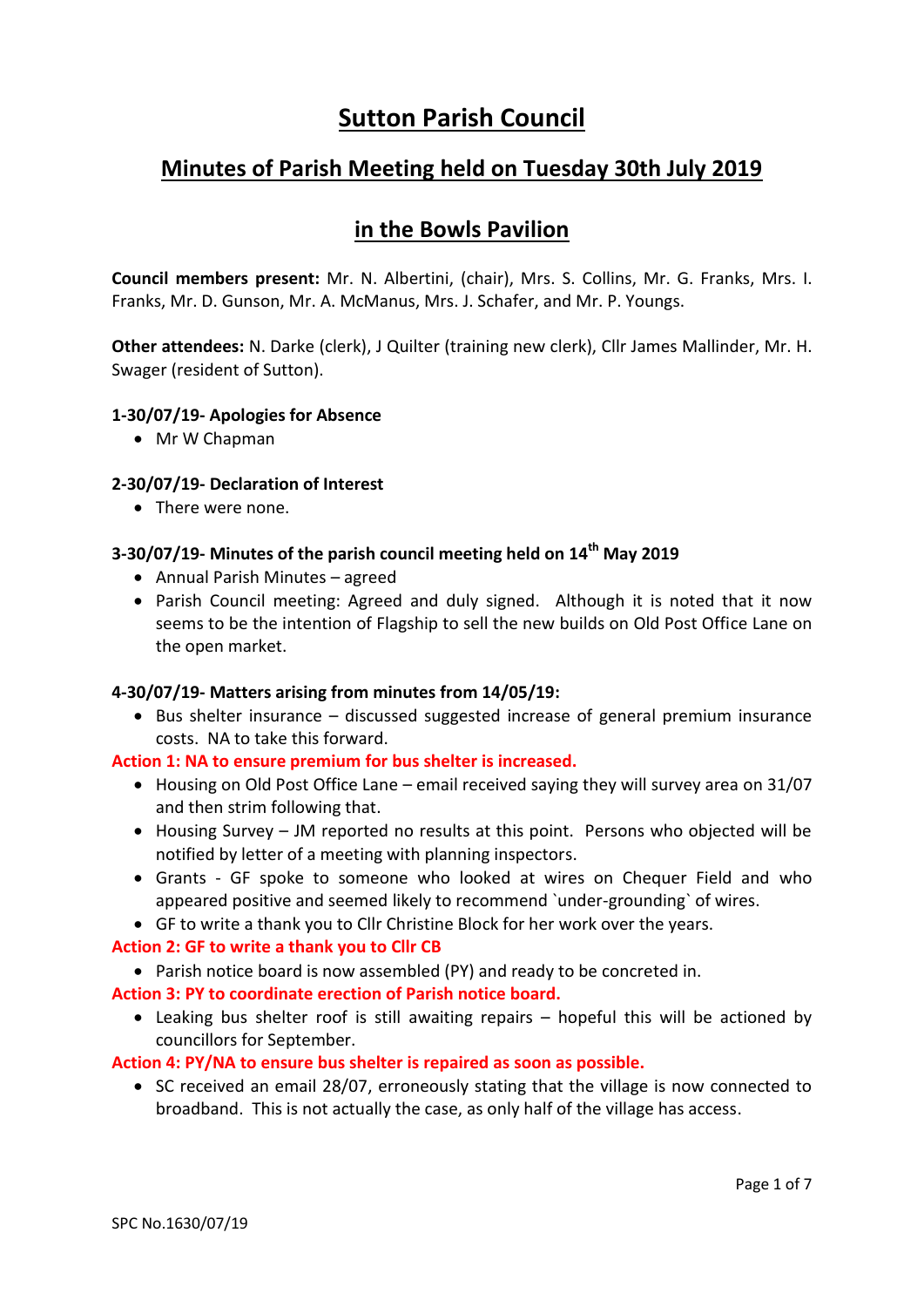### **5-30/07/19 –Cllr. James Mallinder:**

- 1. JM is District Councillor Cabinet Member for the Environment. East Suffolk DC have declared a Climate Emergency. Changes are to make a big difference over time but be sustainable. JM stated that the group needs to go into this slowly and carefully, so that they make use of most up to date thinking and technology.
- 2. Report to follow re environmental emissions etc.
- 3. JM is currently looking at how to advise local people to make small changes to their lifestyle choices, which will have an impact on the environment. GF asked what form advice on the green plan may take and JM suggested some of the following may be considered:
	- Green waste why is there so much?. `Food Savvy` and `Hubbub` websites give good advice concerning how to cook with minimum of waste.
	- `Plastic Champions` through `Green Print Forum`, advising about how to improve recyling e.g. advising village shop to have aluminium recycling bin.
	- Part of the council pledge is about carbon usage.
	- Ideas are being considered re: new housing: `build a house, plant a tree`/ solarpanels on new builds / water-butts given to all new build owners.
- 4. The Government are considering separate collections for food waste across the country. However, they could also look at composting. (Several councillors stated that Suffolk did try free compost-waste bins around ten years ago but this was not successful).
- 5. Suffolk could also consider policy on cycle racks and electric-car charging points.
- 6. Next year, they may possibly look at inviting parish councils to make positive decisions re environmental issues.
- 7. `Green Print Forum`, `Plastic Champions` campaign and `Eastsuffolkmeansbusiness.co.uk`, which is a portal for small businesses to help them be greener (card given to clerk) will also have input.
- 8. Consultations: Sizewell C, Ipswich bypass, Thorepness due to coastal erosion.
- 9. On the 22/08 JM to meet Steve Gallant re local area issues. They are meeting in Eyke, but only have an hour. Council can ask for a voice/subjects to be raised.
	- NA asked JM to mention lack of proper broadband. JM informed that `Frambroadband` possibly filling in gaps in coverage in local area.

#### **Action 5: JM to raise broadband coverage issues with Steve Gallant on 22/08**

- 10. Railway station is now charging for parking in Melton.
- 11. New council offices do not have sufficient parking for members, which may impact on parking locally, including at Melton station.
- 12. JM felt Sutton Hoo is quite isolated from community JM to meet with them re offers for locals. SC told him that residents of Sutton get free entry with presentation of a utility bill. Current footpath to Sutton Hoo may be inappropriate for local use – JM suggested it needs improving/developing into a cycle path to make it more accessible.
- 13. Coastal walk/path JM aware of issue.
- 14. UK Power Networks are offering a free pack with: a room-temperature thermometer; an emergency torch with electric charging point and a pot to be placed near the door with details of any medical needs, which emergency services can readily access. JM has details of how to request boxes – councillors discussed that these possibly could be distributed to vulnerable persons in parish through village breakfast/fete.
- 15. Posters given to SC to put up re surgeries for JM, which will currently only be offered in four locations: Bawdsey, Hollesley, Eyke and Bromeswell.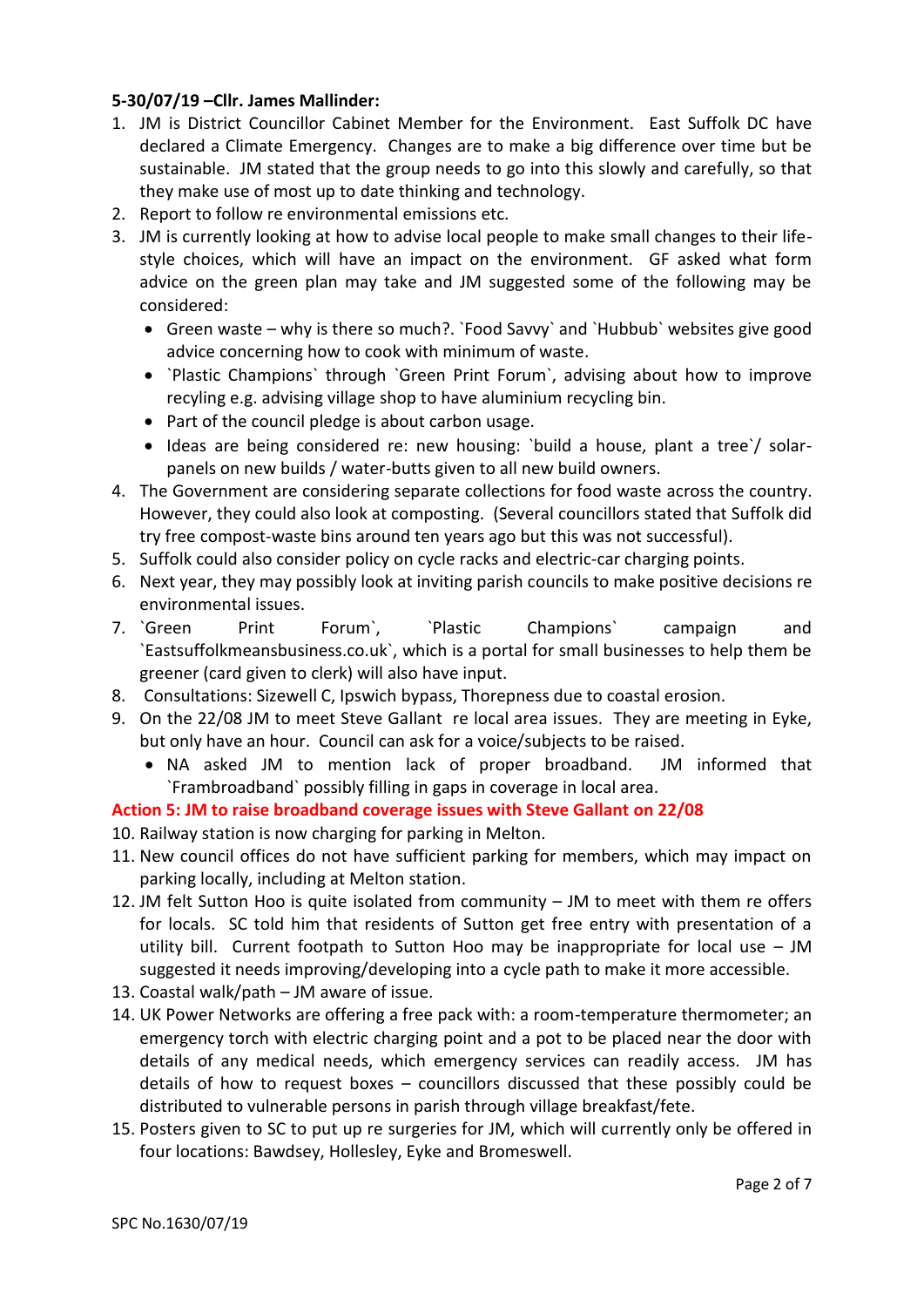16. Concern raised Bloor Homes and the impact on Woods Lane – Sutton residents don't have any choice about travelling through appalling pot holes, congestion etc.

**Action 6: JM to find out and share more information about Woods Lane, as available.**

# **(Nb. Cllr JM left the meeting at this point).**

#### **6-30/07/19 - Potential Affordable Housing in Sutton**

• Covered in previous meeting with  $JM -$  see above amendment to minutes from 14/05/19.

#### **7-30/07/19 - Rest Centre Training and Community Emergency Planning.**

 East Suffolk has appointed an officer to coordinate emergency planning for villages. NA has previously spent time planning this under the aegis of the Environment Agency, but things appear to have changed. Questions were asked about the need for a formal plan shared with East Suffolk. (The email implied that the formal registration may be about ensuring the insurance validity of the plan.) The current list of vulnerable persons probably needs updating as several may have moved/died.

**Action 7:NA to find out more information about who is coordinating the community emergency plans and what changes need to be made to Sutton's existing plan.**

#### **8-30/07/19 - Local Planning Document Update**

• Still awaiting approval by inspector.

#### **9-30/07/19 - Joint Parish Meeting Update**

#### **Key points from the meeting were summarised as follows (NA attended):**

• The meeting raised a possibility that hard copies of planning applications may not be sent any longer and clerks will not be notified – expecting councillors to watch out on web site.

Currently, plans are still arriving in hard copy to clerk. The ultimate decision will be made by the district council. JM was at the Joint Parish Meeting and is aware of concerns raised.

**Action 8: NA to email James to clarify the position re change of notice given to clerks of planning applications and what Sutton Parish Council may do to challenge this decision.**

- Enabling Communities Initiative. Local people can self-help with Highways issues if they have had appropriate training (a person who had previously attended was not impressed with training). This could include cleaning signs, cutting verges etc. Without training, local workers won't be insured. Hopefully, there will be more appropriate training forthcoming.
- Highway signs will no longer be replaced if fall over, unless this presents a danger.
- Scottish Power have agreed to do some restoration work and will be fairly generous in terms of scale of works, areas of responsibility and money allocated.
- Bus timetables will no longer be replaced at bus stops.
- Melton car park charges (see above).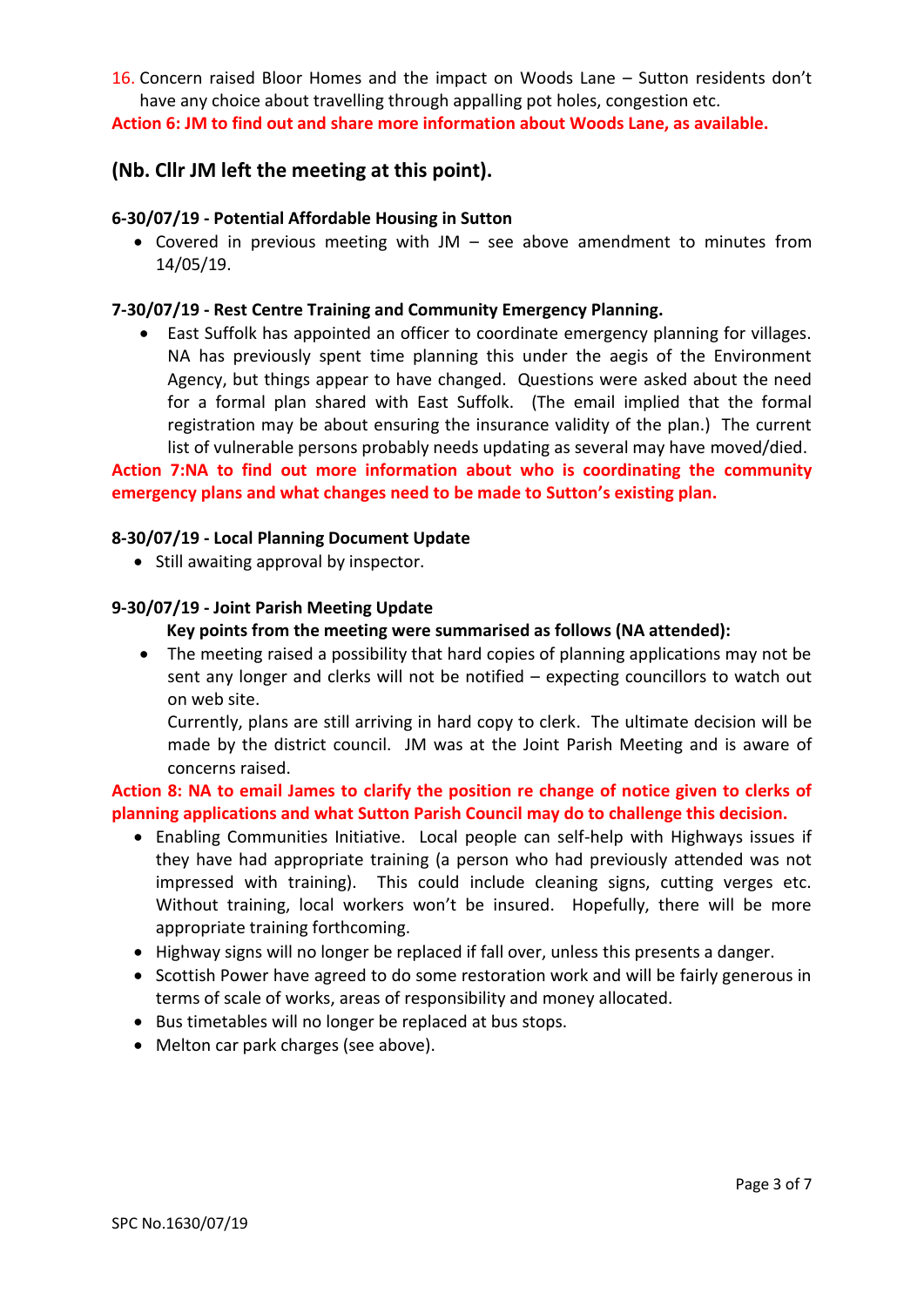#### **10-30/07/19 - Planning Applications**

- DC/19/2098/FUL Construction of new car port at Woodhall Barn. This was very large and would impact on a local resident. Owners have agreed to withdraw the application.
- DC/19/2643/FUL Planning application for the Plough Inn, for construction of two pairs of semi-detached dwellings with associated garaging, formation of vehicular access to Main Road and reorganisation of public house car park. Sutton Parish Council will object due to perceived over development of the site as well as restricted car parking (suggested capacity of 18 spaces). The applicants will need another entrance if houses are to be built, which will cut into this projected number of parking spaces and thus concerns have been raised about the impact on local resident parking and properties. The build is also slightly outside the village envelope. The septic tank will be against one of the houses, which will need an Environmental Health assessment.

### **Action 9: clerk to respond with concerns raised by Parish Council to planning application for Plough Inn (JS to check content before submission).**

- DC/19/2619/FUL Pettistree Hall stable conversion into 2 residential houses. No objection from local residents and no concerns raised by visit.
- DC/19/2641/FUL Old Council Offices Melton Hill, East Suffolk Council request for comment from local councils re: application for residential development (100 no units) including 32 no affordable housing units (C3) plus a community space (91 sq.m) (Class D1) and a retail unit (157.7sq.m) (A1/A2/A3), car parking, means of access and landscaping, all following demolition of the buildings on site.

Council discussed that residential housing of 100 units could mean around 400 persons. Concerns were multiple, as follows:

- o As there are projected to be 100 units and only 99 allocated car park spaces (underground), this assumes only one car per residential unit. What about visitors and 2 or more car families? Pytches Road junction is always congested. Concern of impact on traffic in local area.
- o Effect on doctors and other services including secondary schools (as local secondaries are over-subscribed and Bloor Homes residents are already being allocated to Leiston High School – which is a significant bus journey, so has environmental implications).

Council agreed that JS would formulate an objection to be returned to East Suffolk Council.

#### **Action 10: JS to formulate an objection to the application for building on the site of the old council offices, to be returned to East Suffolk Council.**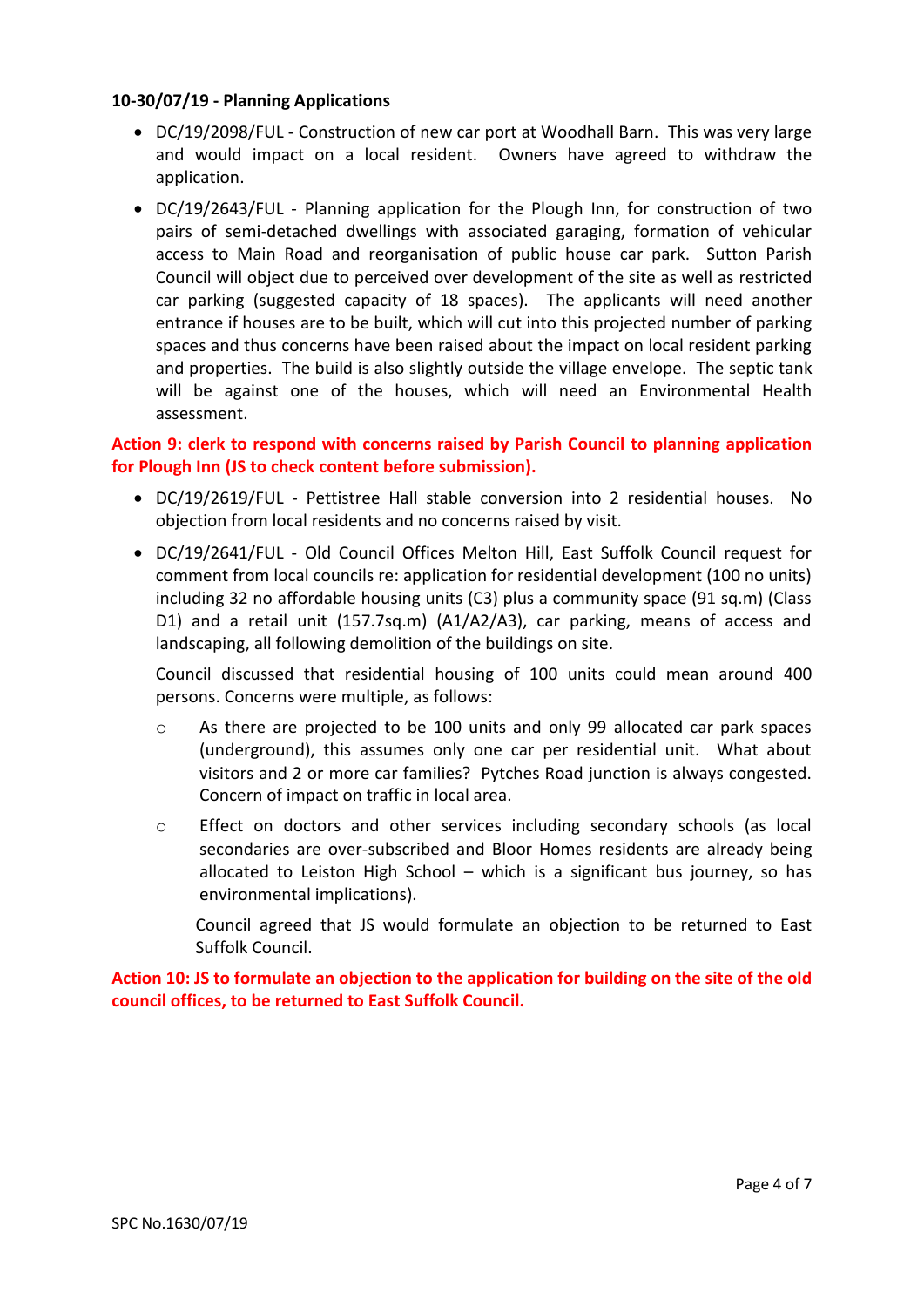#### **11-30/07/19 - Finance**

 Laptop for clerk, to ensure that Sutton Parish communications and records are timely completed and securely held – Council agreed in principal to this provision. ND confirmed that internet etc, are already present. NA proposed looking at costs of renting versus buying a laptop.

**Action 11: NA to research the costs and benefits of renting versus buying a laptop for clerk business.**

- New signatories presently, these are NA, PY, JS and JQ. JQ requested that she be removed. ND would only need it from point of view of checking accounts, not to sign cheques. PY to make ND a signatory. ND to provide details of full name and account number.
	- o ND query re on-line banking. Village Hall already have this. The relevant persons could then use a card reader device to authorise payment or perhaps just to check bank statements, withdrawals and payments etc. This would require one member to nominate someone to generate payments (ND would be generator) and at least one to authorise. ND to look into on-line banking once made a signatory.
- Council agreed that Ray Kay be re-appointed as auditor.

**Action 12: NA/PY to inform Ray Kay of decision to reappoint him as auditor of Sutton Parish finances, as and when appropriate, on behalf of the council.**

- Cheques (expenditure and variance) confirmed. Cheques were agreed before signing at council meeting. Cheques authorised at this meeting, with invoices and cheque stubs initialled were:
	- o Cheque number 100467 Rendlesham Parish Council for calibration of speed gun. £21.15
	- o Cheque number 100468 Mr. Ray Kay for audit of Sutton Council finances. £60
	- o Cheque number 100469 Sutton Recreation Ground and Memorial Hall Trust for use of hall for Annual and Parish meetings. £36
- Council accepted that internal financial controls were affective. Standing Orders to be reviewed at new year meeting.
- Financial Overview for financial year up to 30/07/19 was reviewed. Council requested that the clerk add a budget column to financial overview, to enable easier comparison of projected and actual costs.

**Action 13: ND to re-design current financial overview sheet to make it more user-friendly and enable inclusion of projected costs.**

# **Account Balances as of 30th July 2019:-**

| <b>Common Rights Fund</b>       | 1,956.90   |
|---------------------------------|------------|
| <b>Business Current Account</b> | 866.31     |
| <b>Business Savings Account</b> | 3,824.31   |
| Total                           | £ 6,647.92 |